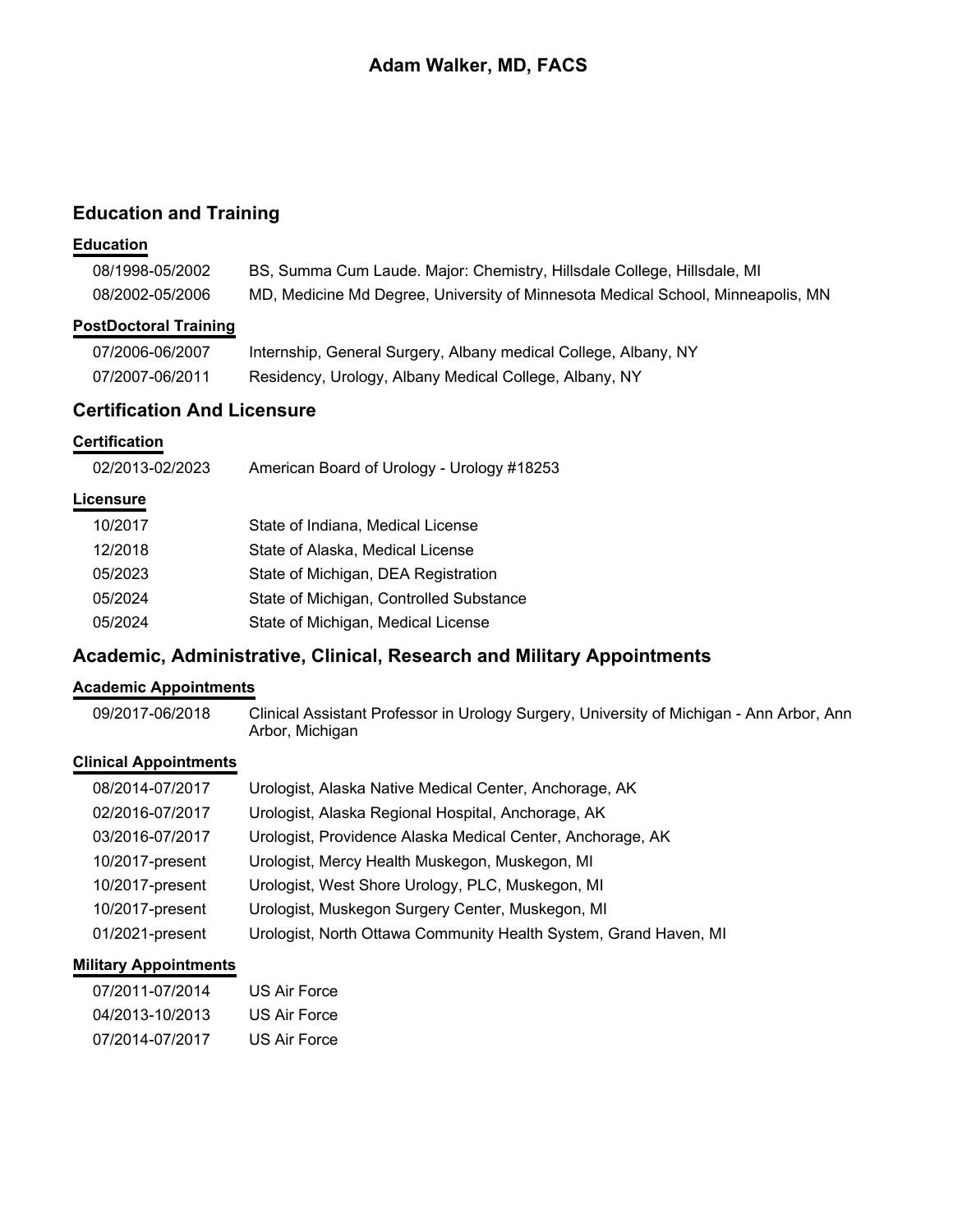# **Honors and Awards**

#### **Institutional**

| 2008 | 2nd prize: "VEGF in the Hypertrophied Bladder." Basic science category, Upstate New<br>York Resident Research Competition, Skaneateles, NY.                        |
|------|--------------------------------------------------------------------------------------------------------------------------------------------------------------------|
| 2008 | Best Research of the Year Award, Albany Medical Center Division of Urology.                                                                                        |
| 2010 | 2nd prize: "Factors affecting wait times for transurethral bladder cancer surgery." Bladder<br>Cancer poster presentations, AUA Northeast Section, Pittsburgh, PA. |
| 2012 | 48th Fighter Wing Field Grade Officer of the Quarter.                                                                                                              |

#### **Memberships in Professional Societies**

| 2011-present | Member, American Urological Association                          |
|--------------|------------------------------------------------------------------|
| 2013-present | Diplomate, American Board of Urology                             |
| 2013-present | Fellow, American College of Surgeons                             |
| 2017-present | Member, North Central Section of American Urological Association |

# **Visiting Professorships and Extramural Invited Presentations**

#### **Other**

- 1. "Does Perfadex affect outcomes in clinical lung transplantation?", Minnesota Surgical Society, May 2005, Minneapolis, MN
- 2. "VEGF in Hypertrophied Bladder", Upstate New York Resident Research Competition, April 2008, Skaneateles, NY
- 3. "Differential VEGF expression in partial, outlet-obstruction versus estrogen-mediated bladder hypertrophy", American Urological Association Nation Meeting, May 2008, Orlando, FL
- 4. "Differences in VEGF, Angiopoietin-1, and Angiopoietin-2 mRNA expression in outlet-obstruction versus estrogen-mediated bladder hypertrophy", American Urological Association Northeast Section, September 2008, Albuquerque, NM
- 5. "High cost, minimal benefit of ultrasound in adolescents with a varicocele", American Urological Association National Meeting, April 2009, Chicago, IL
- 6. "Factors affecting wait times for transurethral bladder cancer surgery", Upstate New York Resident Research Competition, April 2010, Skaneateles, NY
- 7. "Factors affecting wait times for transurethral bladder cancer surgery", American Urological Association Northeast Section, September 2010, Pittsburgh, PA

# **Bibliography**

#### **Peer-Reviewed Journals and Publications**

- 1. Nath DS, Walker AR, Johnson AC, Radosevich DM, Prekker ME, Herrington CS, Dahlberg PS, Kelly RF.: Does Perfadex affect outcomes in clinical lung transplantation? Journal of Heart and Lung Transplant. 24 (12): 2243-2248, 2005.
- 2. Whitson BA, Nath DS, Johnson AC, Walker AR, Prekker ME, Radosevich DM, Herrington CS, Dahlberg PS: Risk factors for primary graft dysfunction after lung transplantation Journal of Thoracic and Cardiovascular Surgery 131(1): 73-80, 2006. PM16399297
- 3. Prekker ME, Nath DS, Walker AR, Johnson AC, Hertz MI, Herrington CS, Radosevich DM, Dahlberg PS: Validation of the proposed international society for heart and lung transplantation grading system for primary graft dysfunction after lung transplantation Journal of Heart and Lung Transplantation 25(4): 371- 378, 2006. PM16563963
- 4. Walker AR, Tanner MJ, Husson P, Schuler C, Kogan BA, Buttyan R, Levin RM: Differential Expression of Vascular Endothelial Growth Factor, and Angiopoietin 1 and 2 in Functionally Divergent Experimental Rabbit Models of Bladder Hypertrophy Journal of Urology 181(6): 2790-2796, 2009. PM19375749
- 5. Walker AR, Kogan BA: Cost-Benefit Analysis of Scrotal Ultrasound in Treatment of Adolescents With Varicocele Journal of Urology 183(5): 2008-2011, 2010. PM20303515